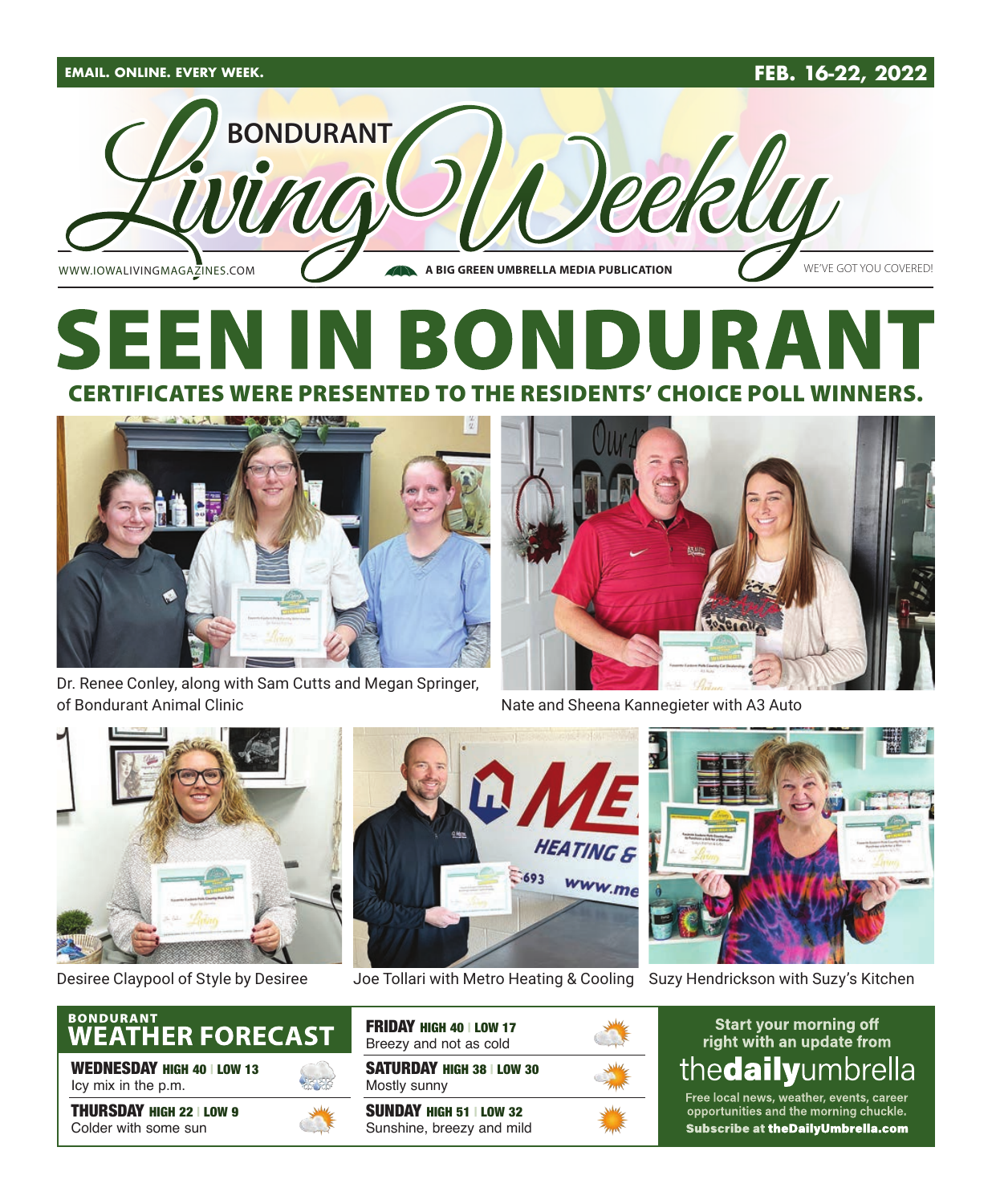#### FROM THE PUBLISHER

# MEET GEORGE JETSON

I saw a cartoon the other day illustrating a family driving in a car with the mother in the passenger seat looking at her phone and stating to all, "The blender just texted — we forgot to turn off the stove."

Sound familiar? We may not be there yet, but we are close.

A telecommunications company mailed me a newsletter recently with an article that referenced a 2021 survey from Deloitte indicating that the average U.S. household now has 25 connected devices, up from 11 in the 2019 survey.

"Impossible," I said. Then I started adding them up. My cell phone. My wife's cell phone. Two iPads. Two Apple watches. Two laptops. A home computer. Two Apple TVs. A Firestick. A Ring doorbell. A Nest thermostat. A MyQ garage door opener. Three Amazon Echos. Two wireless headphone sets. That brings me to 20, and

I haven't counted in the kids' devices yet. Yikes.

According to the newsletter, the pandemic has played a big part in this progression, changing how we communicate and interact. Many activities that used to take place outside the home now take place inside the home, redefining "homework."

Here are a few other surprising findings from the Deloitte report:

• More than half of U.S. adults had virtual doctor visits, and 82 percent were satisfied with the experience.

• More than half of U.S.

households have a smartwatch or fitness tracker.

• During the pandemic, 70 percent of consumers started mobile ordering or other smartphone-based retail and expect to continue to do so.

• Two-thirds of U.S. household have some type of smart home devices.

• Thirty-one percent of Americans admit to feeling overwhelmed by the number of devices and subscriptions they need to manage.

Ready or not, the future is here. Meet George Jetson.

Have a great week, and thanks for reading.  $\blacksquare$ 

#### **Shane Goodman**

President and Publisher Big Green Umbrella Media [shane@dmcityview.com](mailto:shane@dmcityview.com) 515-953-4822, ext. 305



**BONDURANT** Deekly

**A publication of Big Green Umbrella Media, Inc. Address:** 8101 Birchwood Court, Suite, D, Johnston, IA 50131 **Website:** www.iowalivingmagazines.com



**News contact** Tammy Pearson 515-953-4822, ext. 302 tammy@iowalivingmagazines.com



**Advertising contact** Aaron Burns 515-953-4822, ext. 307

[aaron@iowalivingmagazines.com](mailto:aaron@iowalivingmagazines.com)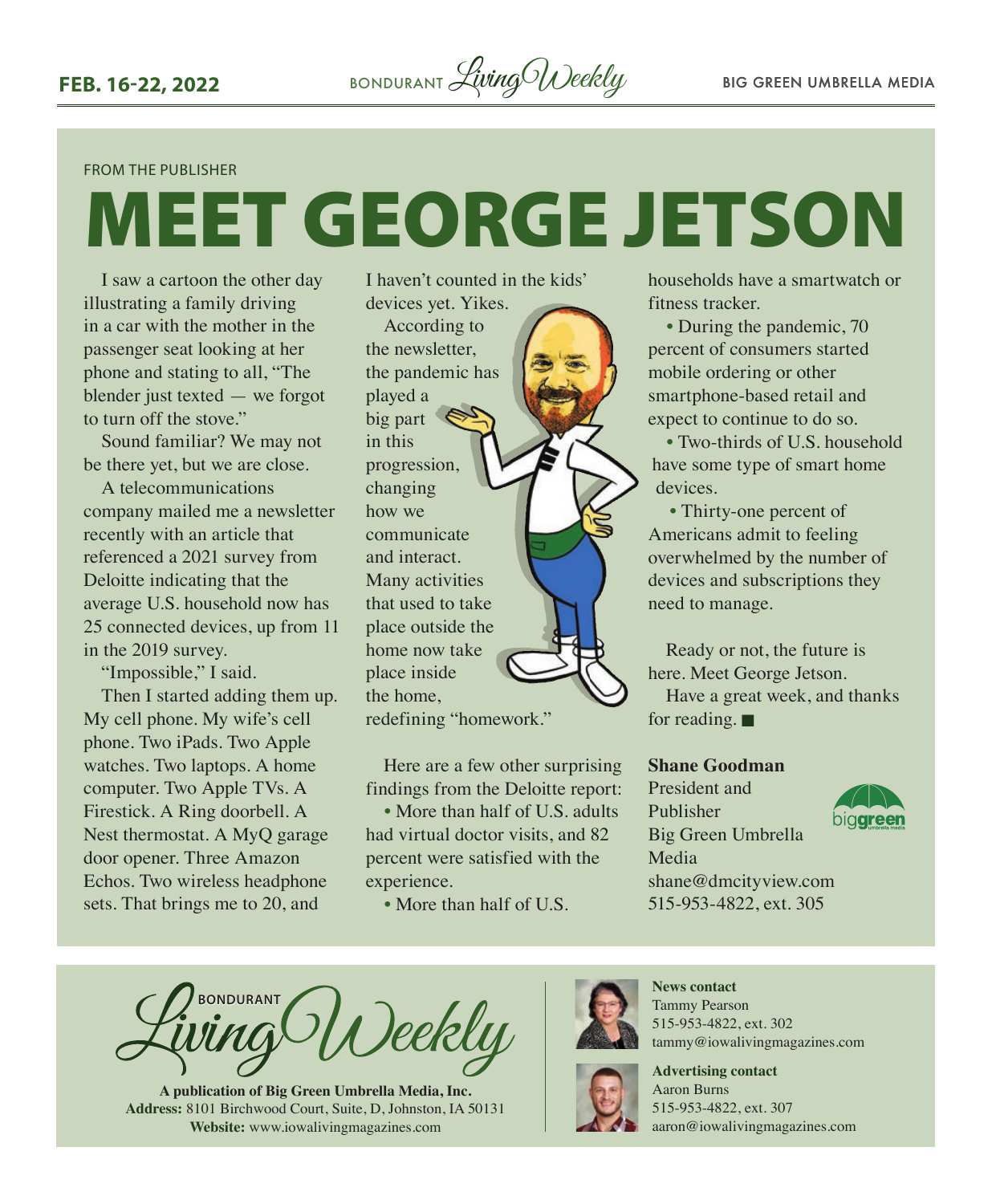

# COMMUNITY BREAKFAST

The Bondurant American Legion, 315 S.W. Second St. N.W., is holding its community breakfast on Saturday, Feb. 19, 7-9:30 a.m. It hosts a community breakfast on the third Saturday of every month at the Legion Hall. The menu includes pancakes, choice of eggs, toast, hash browns, biscuits and gravy, sausage, coffee, milk and orange juice.  $\blacksquare$ 

# **BOWLING BAS**

The East Polk Rotary Club is holding its Bowling Bash, Friday, Feb. 18, 2-5 p.m. at Great Escape, Pleasant Hill, complete with silent auction, raffle, trophies and more fun. Proceeds support the Iowa Industrial Technology Exposition and other community projects. Cost is \$65 per bowler or \$260 per team (four bowlers per team). Register a second team for \$200. Registration forms are available at [www.eastpolkrotary.org.](http://www.eastpolkrotary.org)  $\blacksquare$ 

## SPRING BREAK FAMILY ESCAPE ROOM

The Bondurant Community Library, 104 Second St. N.E., is holding a Family Escape Room during spring break, Friday, March 11, to Friday, March 18. Click on the sign up genius link to sign up for a spot in the Spring Break Family Escape Room. [https://www.signupgenius.com/go/904044AA8AF29A3FF2](https://www.signupgenius.com/go/904044AA8AF29A3FF2-springbreak) [springbreak](https://www.signupgenius.com/go/904044AA8AF29A3FF2-springbreak)  $\blacksquare$ 

## REGISTRATION UNDERWAY FOR BLUE JAYS BONDURANT LITTLE LEAGUE

Registration for the 2022 baseball and softball season is underway online only at [www.Bondurantlittleleague.org.](http://www.Bondurantlittleleague.org) Registration continues through February. Payment is due at registration. Coaches and volunteers are needed. For more information, click on the Volunteer tab after setting up an account.  $\blacksquare$ 

### B-F SPORTS SCHEDULES

#### **Wednesday, Feb. 16**

| 7 p.m.                   | <b>Basketball: Girls Varsity</b><br>Regional vs. TBA                     |
|--------------------------|--------------------------------------------------------------------------|
| <b>Thursday, Feb. 17</b> |                                                                          |
| <b>TBD</b>               | <b>Wrestling: Varsity State</b><br>@ Wells Fargo Arena                   |
| $4:15$ p.m.              | Basketball: Boys 7th vs.<br><b>Adel DeSoto Minburn</b><br>$\mathsf{CSD}$ |
| 4:15 p.m.                | <b>Basketball:</b> Boys 8th @<br><b>Adel DeSoto Minburn</b>              |
| 4:30 p.m.                | Basketball: Boys 9th vs.<br>Indianola                                    |
| 6 p.m.                   | Basketball: Boys JV vs.<br>Indianola                                     |
| 7:30 p.m.                | <b>Basketball: Boys</b><br>Varsityvs. Indianola                          |
| Saturday, Feb. 19        |                                                                          |
| 7 p.m.                   | <b>Basketball: Girls Varsity</b><br>Regional Semifinal vs.<br>TBA        |



obligation, call Megan at 515-360-1225 or megan@iowalivingmagazines.com www.biggreenwebdesign.com DiCigreen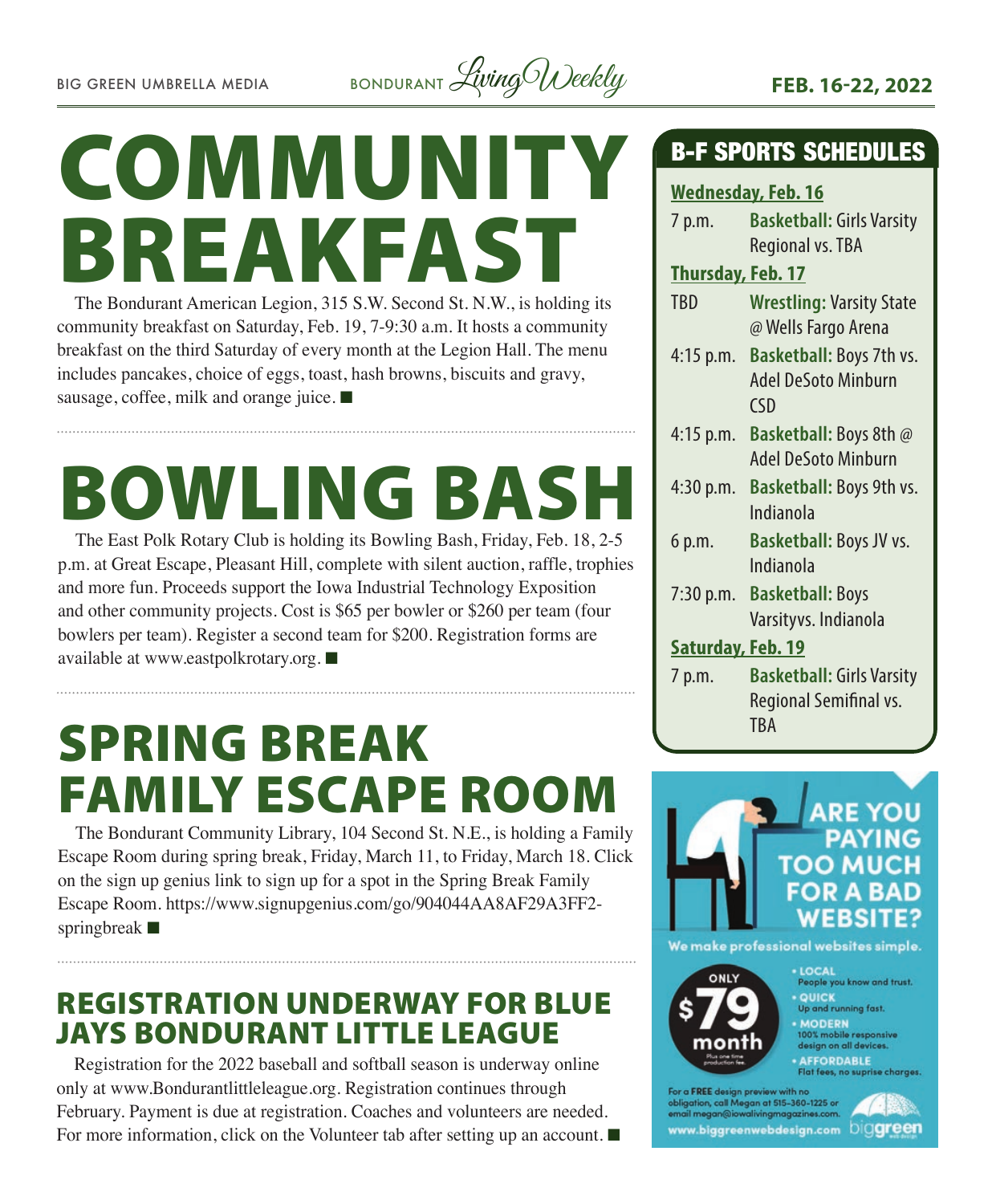

#### EVENTS IN THE AREA EMAIL YOUR EVENT INFORMATION TO TAMMY@IOWALIVINGMAGAZINES.COM

#### VARIOUS SHOWS

#### **February dates**

#### **Hoyt Sherman Place, 1501 Woodland Ave., Des Moines**

A variety of performances are on tap for February at Hoyt Sherman Place. For details, visit [www.](http://www.hoytsherman.org) [hoytsherman.org](http://www.hoytsherman.org).

**Feb. 15:** "Des Moines Storytellers Project: Love" at 7 p.m.

**Feb. 16:** "An Evening With Bruce Dickinson" at 7:30 p.m.

**Feb. 18:** "The Mavericks: 'En Español' World Tour" at 7:30 p.m.

**Feb. 19:** "Yola: Stand For Myself Tour" at 8 p.m.

**Feb. 24: "**Ashley McBryde - This Town Talks Tour" at 8 p.m.



#### ON STAGE

#### **February dates**

Enjoy one of the local theater productions currently showing in the area.

**• "Long Day's Journey into Night"** — Iowa Stage Theatre Company presents this play about addiction and the resulting family dysfunction now through Feb. 20 at the Stoner Theater, 221 Walnut St., Des Moines. [www.iowastage.org](http://www.iowastage.org)

**• "The Revolutionists"** — Tallgrass Theatre Company, 2019 Grand Ave., West Des Moines, presents this play about four beautiful, tough women who lose their heads in an irreverent, girl-powered comedy. Playing now through Feb. 20. [www.](http://www.tallgrasstheater.org) [tallgrasstheater.org](http://www.tallgrasstheater.org)

 **• "Agatha Christie's Murder on the Orient Express"** — The show runs now through Feb. 20 at the Des Moines Community Playhouse, 831 42nd St., Des Moines. It's winter 1934, and, when the Orient Express luxury train is stopped in the snow, a passenger is found dead in his locked compartment. Fortunately, the famous detective Hercule Poirot is also aboard to solve the case before the killer strikes again. [www.](http://www.dmplayhouse.com) [dmplayhouse.com](http://www.dmplayhouse.com)

#### CITYVIEW CHOCOLATE WALK

**Friday, Feb. 25, 5-9 p.m.**

#### **West Glen Town Center, 5465 Mills Civic Parkway, West Des Moines**

Like chocolate? Like chocolate drinks? They you'll love this event. CITYVIEW and West Glen Town Center once again present the Chocolate Walk. For a ticket price of \$20 (\$30 at the door), attendees will receive 10 drink tickets that can be redeemed for sample cocktails at participating venues. Attendees will also be provided tickets for chocolate dessert samples at participating retail stores. Find the registration link at [https://chocolatewalk.dmcityview.com.](https://chocolatewalk.dmcityview.com)

#### BLUE RIBBON BACON FESTIVAL **Saturday, Feb. 26**

#### **Horizon Events Center in Clive**

After a year off, the bacon fellowship will resume, according to the Blue Ribbon Bacon Festival's website. The \$50 general admission ticket includes live entertainment, 12 bacon-inspired dishes, one beverage and all the bacon you can eat. The theme will be "Bacon Gras" and feature bacon-infused Cajun dishes along with: Bacon Bourbon Street – Mardi Gras Beads, street performers, local musical acts, pro wrestling, Iowa's top pop-punk group The Eugene Levy Band, Silent Club Sizzle, main-stage music from Tyler Richton & The High Bank Boys, Not Quite Brothers and BYOBrass, and you won't want to miss the popular bacon-eating contest at 3 p.m. Tickets for the event will be limited to 5,000. For more information, visit [blueribbonbaconfestival.com](http://blueribbonbaconfestival.com).  $\blacksquare$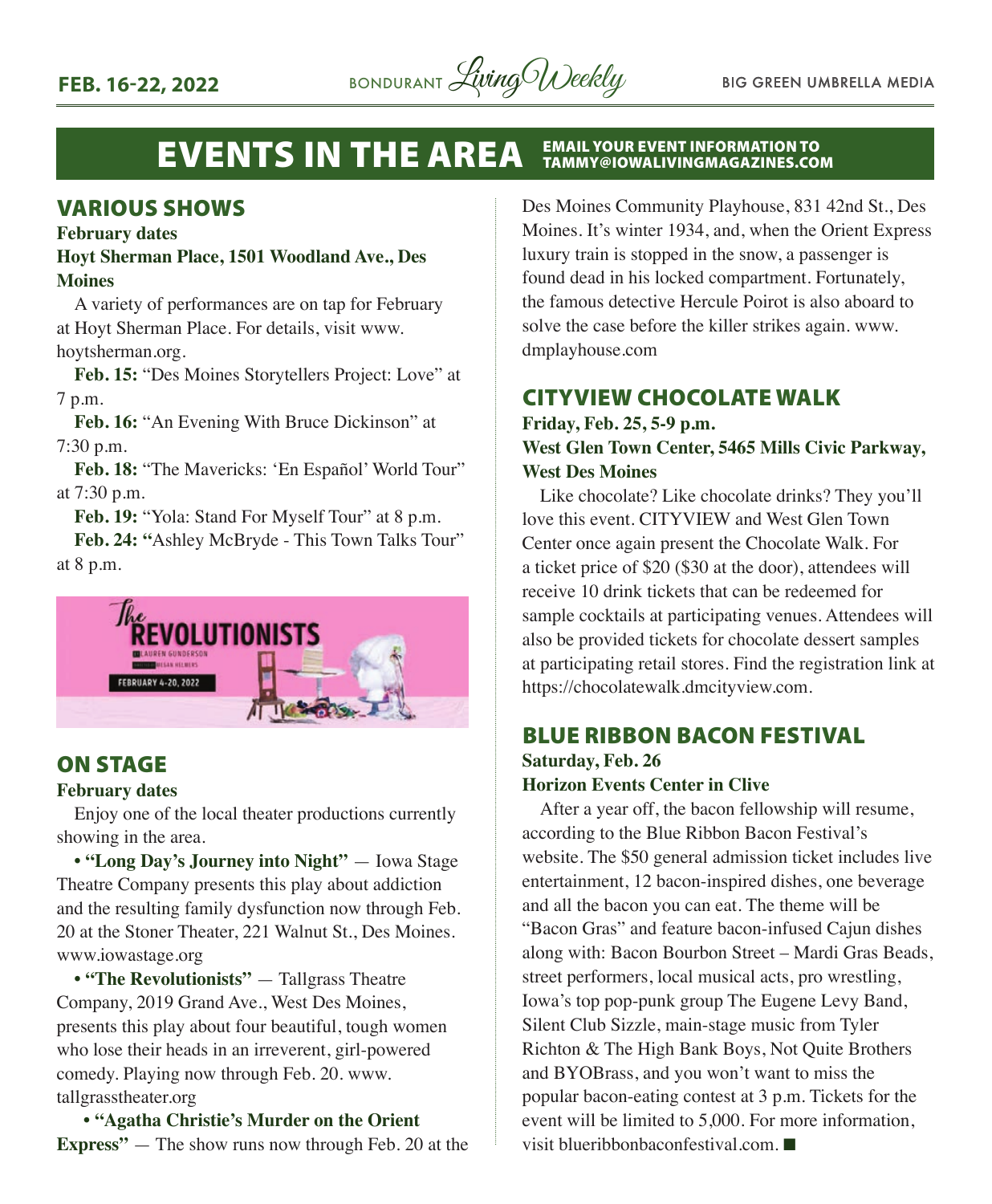## POLK COUNTY CONSERVATION

#### OLDER, WISER, LIVELIER, SENIORS - FARM TO FOREST **Jester Park Nature Center**

#### **Tuesday, March 1, 11 a.m.**

Join Polk County Conservation Naturalist, Lindsey Page as she outlines how being raised a farm kid in rural Iowa ultimately led her down the path of environmental education and conservation, as well as how the world of agriculture and the world of conservation overlap in the state of Iowa. A cookies and coffee social starts at 10:30 a.m. and the program at 11 a.m. No registration required for this free program for ages 12 and older.

#### TODDLER TALES

#### **Jester Park Nature Center**

Let your imagination run wild with this free nature-themed story time aimed at ages 3 and older. Hear a story followed by the naturalist's choice of an activity such as an animal encounter, puppets or a craft. Registration required the day prior to the event. Register online at [https://www.polkcountyiowa.gov/](https://www.polkcountyiowa.gov/conservation/) [conservation/](https://www.polkcountyiowa.gov/conservation/). Monthly themes are:

March 3, 10 a.m. - Ducks April 7, 10 a.m. - Birds & Nests

#### FITNESS IN THE PARK

#### **Thursdays, March 3 and April 7 at 6 p.m.**

Jester Park Outdoor Recreation & Wellness Center

Join trainers from Fitness Nomad, a mobile personal training business, at a monthly fitness class. The 45-minute class will focus on a full-body strength and functional fitness work out. Classes will include strength training, functional fitness, core strengthening, and some interval training. These classes are great for people who are new to their fitness journey as well as for the experienced fitness enthusiasts and outdoor recreation junkies. All equipment is provided. Participants are encouraged to bring a water bottle and dress in comfortable gym clothes. This program costs \$15 and is for ages 16 and older. Registration required two days prior to the event. Register online at [https://www.polkcountyiowa.gov/conservation/.](https://www.polkcountyiowa.gov/conservation/) ■

## 4-H BABYSITTING BASICS CLASS OFFERED

All students in fifth grade and above are invited to attend the 4-H babysitting course to be held Friday, March 11, 9 a.m. to 3 p.m. Babysitting is an important job and can sometimes be scary. Come learn the skills to do a good job. Register online at [https://tinyurl.com/y42cwu4j.](https://tinyurl.com/y42cwu4j) ■

## MEMBER SOUGHT FOR LIBRARY BOARD OF TRUSTEES

The Library Board of Trustees is seeking a member. The new board member will need to be a male and live within the city limits of Bondurant. Interested parties should contact the Library Director at [jills@bondurant.lib.ia.us](mailto:jills@bondurant.lib.ia.us). Members must be older than 18. All appointments to the Board are for six years. There is no compensation to serve on the board. An application is available on the City website, [www.cityofbondurant.](http://www.cityofbondurant.com) [com.](http://www.cityofbondurant.com) Also provide a professional resume and cover letter.  $\blacksquare$ 

### POT O' GOLD SCAVENGER HUNT

Stop in the Bondurant Community Library, 104 Second St. N.E., on St. Patrick's Day, Thursday, March 17, 9 a.m. to 7 p.m., and see if you can follow the clues to find the pot of gold in a scavenger hunt. Don't forget to wear your green.  $\blacksquare$ 

#### SIGN UP FOR EMAIL NOTIFICATIONS AND TEXT ALERTS

The City of Bondurant offers text alerts. Subscribe to either email notifications or text alerts (or both) at [https://www.cityofbondurant.](https://www.cityofbondurant.com/home/pages/sign-email-notifications-text-alerts) [com/home/pages/sign-email](https://www.cityofbondurant.com/home/pages/sign-email-notifications-text-alerts) $notifications-text-alerts.$  $notifications-text-alerts.$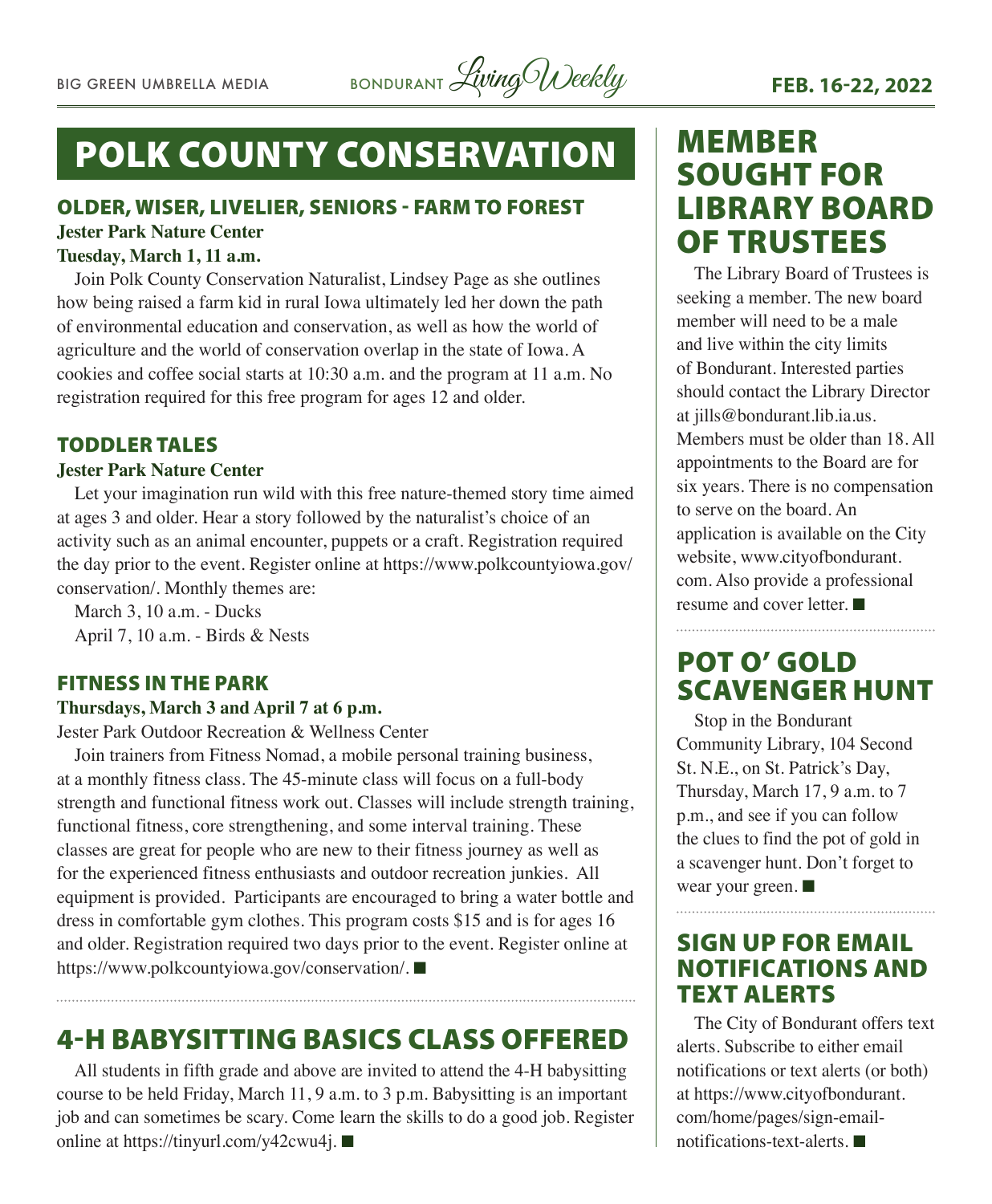RECIPE

## **FRESH, HEALTHY FAMILY MEALS RECIPES TO HELP BOOST IRON LEVELS, AID PLASMA DONATION RECOVERY**



*(Family Features)* Chef Nate Appleman knows how important it is to serve healthy meals to your family – ones they actually want to eat. Before having his first child, he transformed his eating and exercise habits and lost 85 pounds to get on a healthier path.

Now, he's cooking meals for his family, including 14-yearold Oliver who was diagnosed with Kawasaki Disease as a toddler – an inflammation of the blood vessels that can cause damage to coronary arteries – as a healthy lifestyle is important to help manage the disease. Since Oliver's diagnosis, Appleman made it his personal mission to create awareness of Kawasaki Disease and for the critical need for plasma donations that many people with the disease rely on for treatment, which is why he partnered with Abbott to bring attention to the need for plasma donations.

Donating plasma is a safe and relatively easy process. Since plasma is replaced in the body within about 24 hours, it can be donated up to twice per week. With a donation that typically takes between 1-3 hours, you can make a lasting impact by providing lifesaving medicine for patients like Oliver.

It's a good idea to fuel up with iron-rich foods before and after donating, so Appleman created fresh, nutritious recipes he loves to serve his family.

Learn where you can donate at bethe1donor.abbott.  $\blacksquare$ 

MARINATED SKIRT STEAK *Recipe courtesy of chef Nate Appleman on behalf of Abbott* **Vinaigrette:** 1/4 cup oil 1/4 cup fish sauce 1/4 cup rice wine vinegar 1/4 cup water 2 tablespoons raw sugar 1 cup chopped fresh cilantro 1 lime, juice only 1 clove garlic, minced 1 small Thai bird chile or serrano chile, chopped 1/4 head finely shaved green cabbage 1/4 head finely shaved purple cabbage 2 carrots, thinly julienned **Skirt steak:**  1 1/2 pounds trimmed skirt steak 1/2 cup coconut milk 3 cloves garlic, minced 2 tablespoons lime juice 1/4 cup chopped fresh cilantro 2 tablespoons sriracha salt, to taste 3 cups cooked brown rice 1/2 cup crushed peanuts 1 lime, quartered, for garnish **To make vinaigrette:** In large bowl, mix oil, fish sauce, rice wine vinegar, water, sugar, cilantro, lime juice, garlic and chile. Toss cabbage and carrots in vinaigrette; refrigerate until ready to serve. **To make skirt steak:** Marinate steak in coconut milk, garlic, lime juice, cilantro, sriracha and salt, to taste, at least 1 hour, or up to 24 hours. Heat grill to high. Grill 3-4 minutes each side until medium rare. Let rest 3 minutes

Thinly slice steaks against grain and serve with vinaigrette, rice and crushed peanuts; garnish with lime wedges.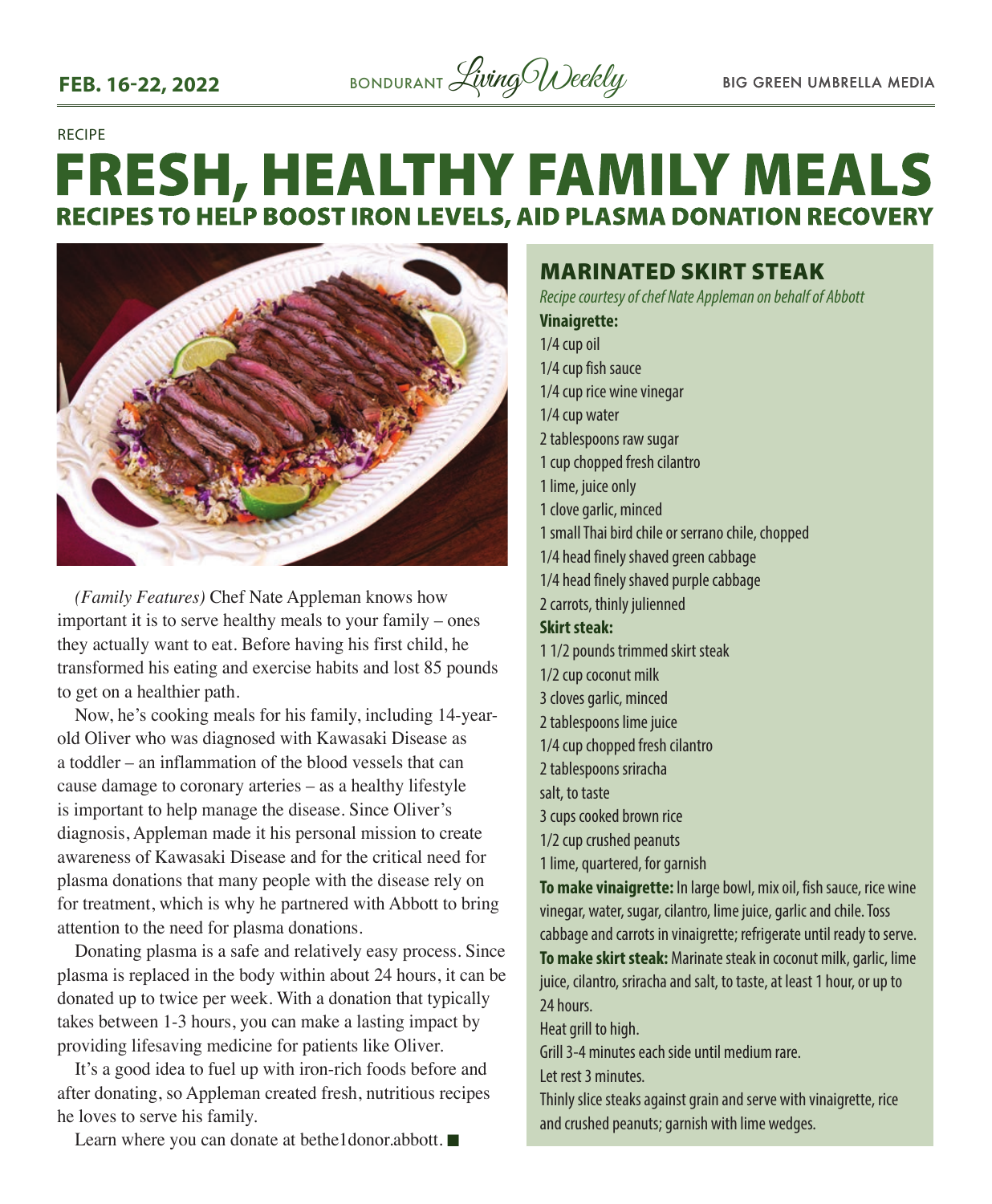BIG GREEN UMBRELLA MEDIA BONDURANT *Living Weekly* FEB. 16-22, 2022

## FILM REVIEWS **By Michael C. Woody**

#### 'AFTER LIFE'

Season 3 of this heartwarming and heartbreaking series about a man who loses his wife to cancer is outstanding. Ricky Gervais, of all people, is behind this excellent series. Raunchy language alert but so full of heart and love.

**Grade: A-**

#### 'ENCOUNTER'

What starts as a compelling sci-fi story about an ex-military dad protecting his two sons spins on a dime and turns into a whole different movie. Riz Ahmed turns in great performances.

**Grade: B-**

#### 'PARALLEL MOTHERS'

This is the first of two art films on this month's list. Penelope Cruz plays a successful adult who finds herself pregnant with no support from the father. Along this road, she meets a young woman in the same position, and the two strike up an interesting friendship. It's not a perfect film, but there is still much to like.

**Grade: B**

#### 'SCREAM'

I guess "Scream 5" didn't seem like a great title, so simply "Scream." Many faces from previous incarnations reappear as the town is once again terrorized by a creepy man.

**Grade: C+**

#### 'SWAN SONG'

If you love Mahershala Ali ("Green Book"), you are in for a treat as here he plays two characters. A man who has a terminal illness finds a company (headed by Glenn Close) that will make an exact copy of him and insert this duplicate into the life of his son and wife… without them knowing. All fun and games until something goes awry.

#### **Grade: B+**

*Michael C. Woody has been reviewing movies on radio and television since 1986 and can be heard talking movies every Wednesday afternoon at 2:30 p.m. on KXn0 106.3 with Keith Murphy and Andy Fales. You can also follow him on Twitter at MrMovieDSM.* "SWAN SONG"





"AFTER LIFE"



"ENCOUNTER"



"PARALLEL MOTHERS"



"SCREAM"